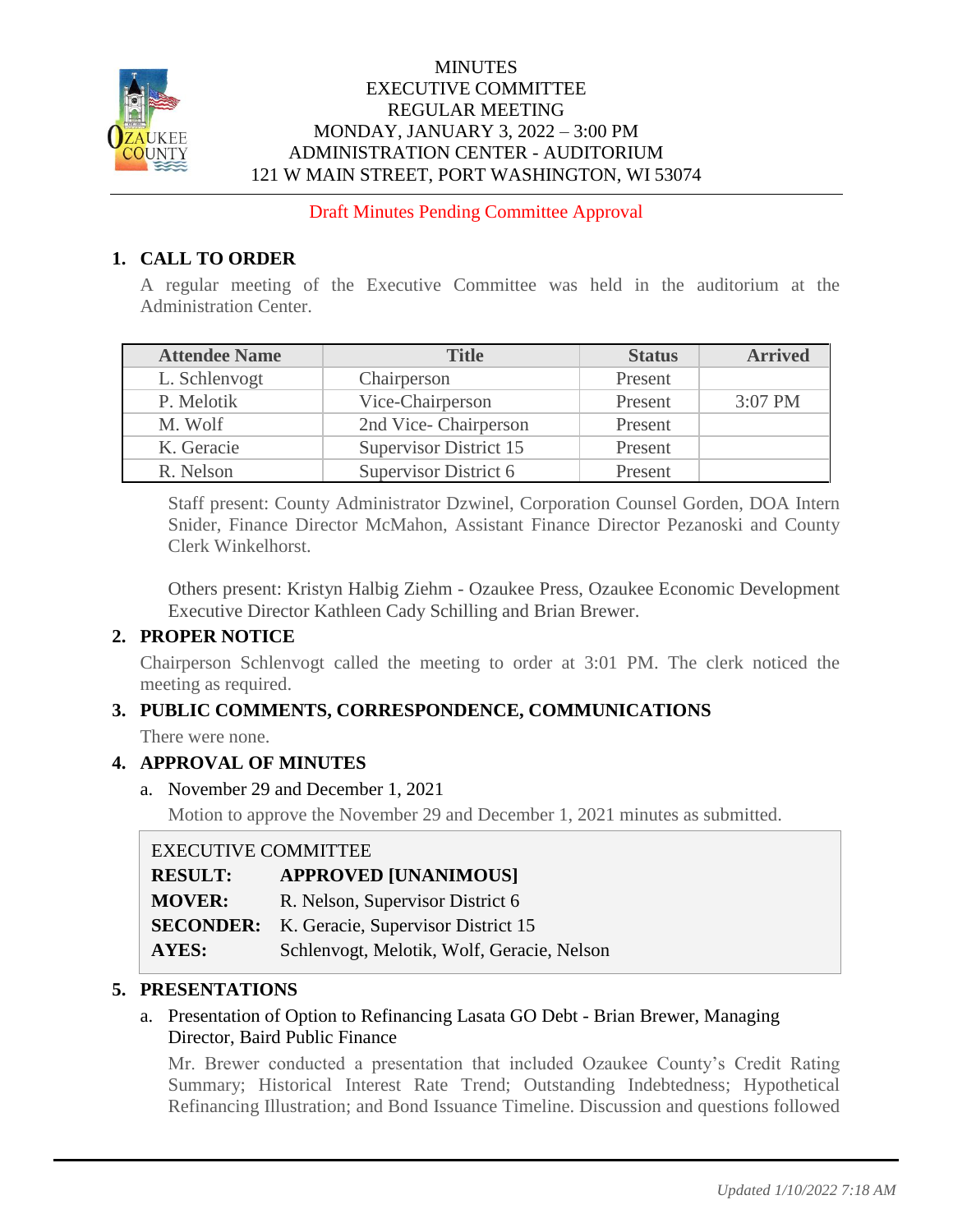the presentation.

# **6. ACTION ITEMS**

a. RES.21-56: Amending Chapter 2.05 (2) of the Ozaukee County Policy & Procedure Manual - Policy to Schedule Public Informational Meetings

Mr. Dzwinel reviewed the policy that was drafted based on the discussion at the last meeting to provide an opportunity to schedule a night meeting.

3:07 PM Supervisor Melotik in attendance.

Discussion on the number of days needed for notice; first or third Wednesday meeting; reason to move the meeting time; number of supervisors needed to make a request; approval by the Executive Committee versus the County Board Chairperson and Vice-Chairperson; and the process.

Motion to revise the resolution at 2.05  $(2)(a)3.a(3)(a)$  and  $5(d)(3)$  "....and must be approved by the Executive Committee." And to change  $(3)(b)$  and  $5.d.(4)$  from 10 days to 7 days.

Motion to revise (3)(b) to add "No regular meeting of the County Board shall be rescheduled <u>to 6pm</u>.............."

### EXECUTIVE COMMITTEE

| <b>RESULT:</b> | <b>APPROVED [UNANIMOUS]</b>                         |
|----------------|-----------------------------------------------------|
| <b>MOVER:</b>  | M. Wolf, 2nd Vice-Chairperson                       |
|                | <b>SECONDER:</b> K. Geracie, Supervisor District 15 |
| AYES:          | Schlenvogt, Melotik, Wolf, Geracie, Nelson          |

## **7. DISCUSSION ITEMS**

#### a. Personal Use of County Vehicles Policy

The current policy has not been reviewed in a number of years. Mr. Dzwinel is recommending consideration of a policy that allows approval by County Administrator and Human Resources Director in an effort to streamline the process and annual reporting of use by employees. The committee agreed Mr. Dzwinel should bring forth a revision to the policy at a subsequent meeting.

#### b. Schedule of County Board Meetings

January 19 - Vote on Lasata refinancing; Advocates of Ozaukee presentation on CDBG opportunity

## **8. COUNTY ADMINISTRATOR'S REPORT**

#### a. County Board Rules

Beginning the process of reviewing County Board rules.

#### b. County Human Resources and Financial Management Software

#### c. Countywide Marketing

The committee supports the creation of a marketing position. Discussion on what other counties have, what a job description could entail, goals of what we want to accomplish, benefit to departments, and funding available.